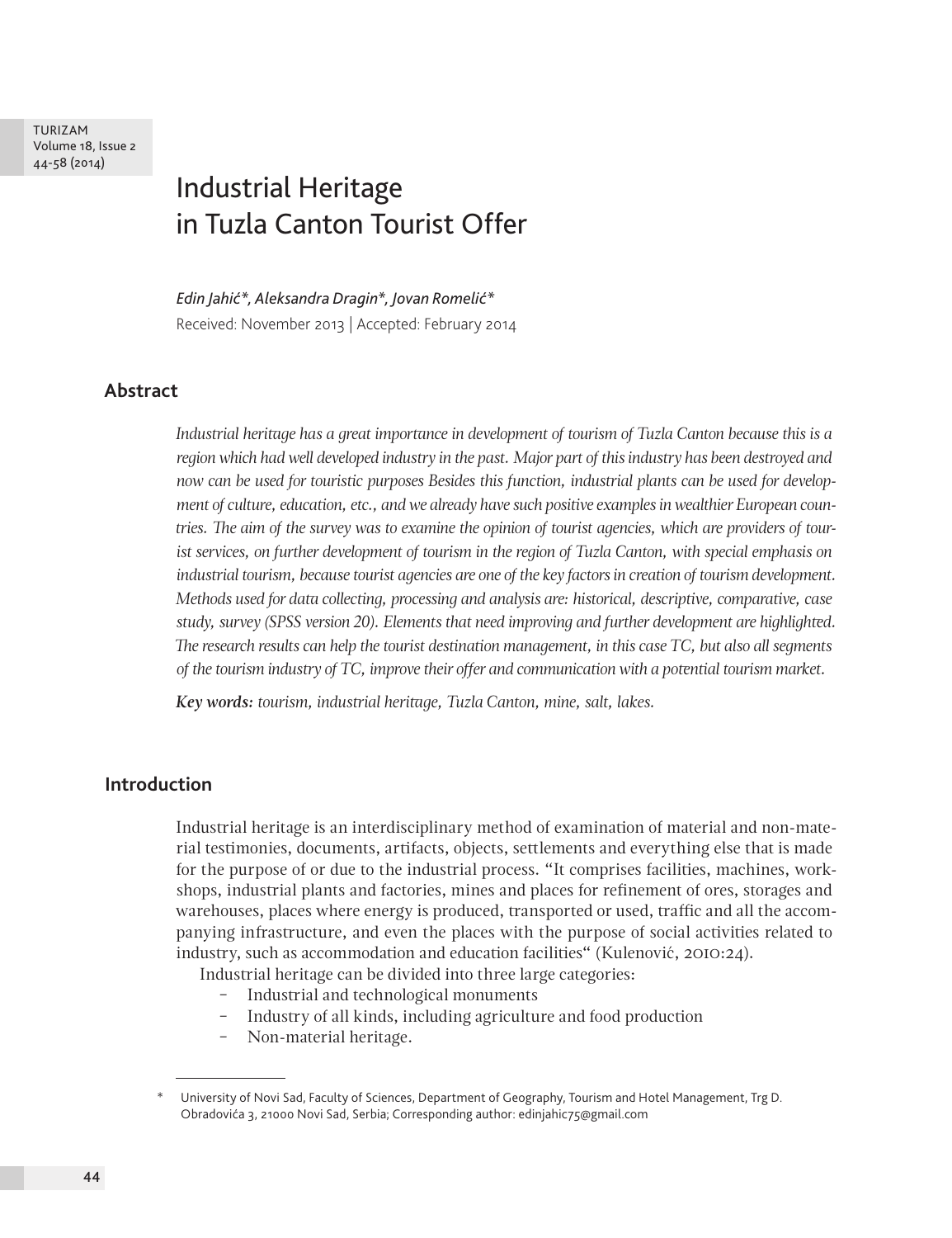There are many ways in which industrial heritage can be utilised for touristic purposes, i.e. where it can be means of interest for visitors and thus contribute to the creation of touristic product. Some of them are:

- Sightseeing<br>- Insight into
- ‒ Insight into aesthetic values of architecture and artifact
- ‒ Transformations of former industrial plants into touristic attractions
- ‒ Creation of cultural events inspired by industrial heritage ( Report on the outcome of the seminar on "Industrial Heritage on Tourism Policies for Sustainable Development", Zabrze, Poland, 2011).

Industrial heritage has been called the "landscapes of nostalgia" in which former rustbelts have been transformed into valuable assets for rejuvenation (Xie, 2006:1321). Industrial heritage conservation involves adaptation and the creation of cultural values of obsolete spaces. This is especially a prerequisite to establishing and retaining heritage values and sites (Cho, 2014:69). However, a huge obstacle for development of this kind of tourism is insufficiently developed awareness of the authorized institutions about significance of the industrial heritage and its positive effect on development of tourism. It is important to emphasise that in Tuzla Canton there are good preconditions for development of this branch of tourism as well as good basis of resources which is needs to be valorized and revitalised. When this is implemented, tourist agencies are ready to include that into their tourist offers, as one of the leading tourist resources, because this region is recognizable for industry and these resources are expected to be used for development of tourism. According to the employees in tourist agencies this will not be a big problem for placement at tourist market because of previously formed image and already present interest in industrial tourism, especially when it comes to foreign tourists.

Industrial-historical heritage represents tourist offer based on old industrial facilities and their technology, which are also specific samples of cultural heritage and witnesses of the past times. There are numerous examples of the kind in the world, among which comparative ones for the TC basic resources are certainly The Museum of salt-works in Cracow and The Museum of mining in Velenje.

In the Southern Poland, 13km away from the city of Cracow is the location of the saltmine Wieliczka. This work of nature, which had been reconstructed for tourist purposes, has been on the UNESCO world cultural heritage list since 1978. The salt-mine Wieliczka continually produced salt from the 13th century until the year 2007 as one of the oldest salt-mines in Poland. It has nine floors, it is over 300km long and 327m deep. The tourist path is 3,5km long touring the most significant parts of the mine. There are many sculptures in the mine as well as the whole St.Kinga Church (the largest underground church in the world), which was built by the miners out of live rock-salt. The church is 54m long, up to 18m wide and about 12m high. It dates back to the year 1896 when over 20,000t of salt had been digged out. The miners spent 67 years building it. Due to its acoustics it is the regular venue of Cracow Symphonic orchestra concerts. Every year around 2 million people visit this mine. They have to descend 378 stairs into the depth of 67m in order to visit mine corridors, chapels, altars, sculptures and a salt lake; in the depth of 135m there is a lift which takes the visitors back up to the surface. Under 200m there is a sanatorium with constant temperature and humidity. In the mine there is also a mining museum with the biggest collection of original tools and mining equipment, which illustrates development of mining technology from the middle ages to the modern times (http://whc.unesco.org/pg.cfm?cid).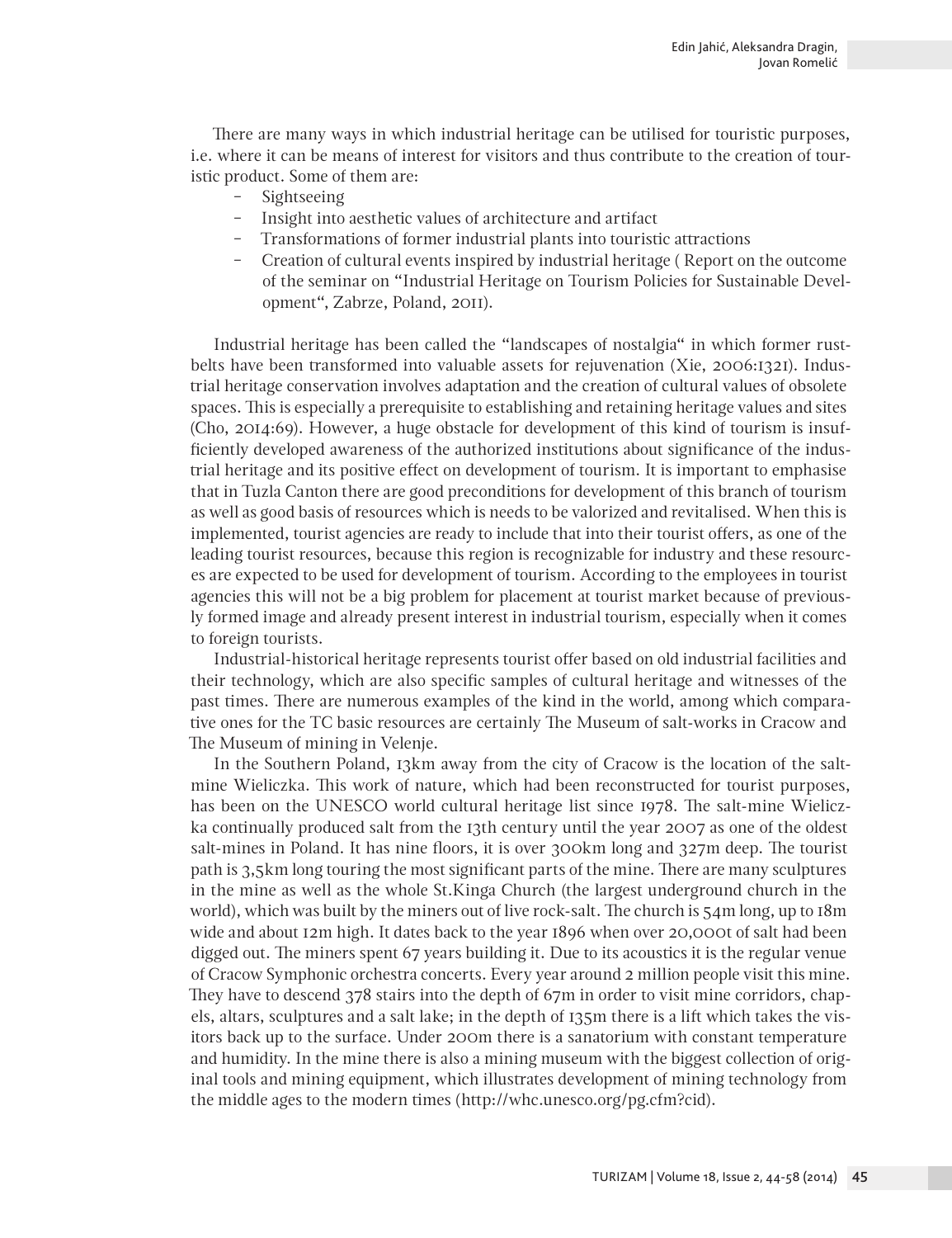The unique example of such practice in the area of ex-Yugoslavia is located in Velenje, where exploited empty strip mining coal mines had been reconstructed into The Slovenian Museum of mining. Touring of the museum is divided into two parts – the first one begins by descending by miners lift to the depth of 180m where the visitors are met by the guides and presented by multi-media projection of forming, discovering and digging the coal nowdays and in the past. Thus the tourists learn about the mine and mining history. Afterwards the underground ride from one corridor end to the other follows (the railway is so reconstructed that it looks like mine transport cart), and then the visitors get a chance, just like the miners used to do, to have a break in a canteen and eat a typical miner snack (bread and sausage). The second part of the tour is of permanent character and it enables the visitors to learn about development of Slovenian mining in all their mines, giving the life of miners a special attention; there are films and articles presenting forming of miners colonies and life in them. The visitors walk through the rooms, kitchens, sleeping rooms which are modestly equipped by pieces of old furniture, just like the real miners rooms used to be (http://muzej. rlv.si/si/files/default/zlozenke/MPS\_letak).

# **Methodology**

Methods used for data collecting, processing and analysis are: historical, descriptive, comparative, case study, survey (SPSS version 20).

In the Tuzla Canton (TC) area there are several locations on which the industrial heritage could be used for tourist purposes. Thus it was necessary to establish attitudes of tourist agents, who create tourist offer of receptive areas by forming tourist package deals.

As service providers, they are in direct contact with consumers - tourists, together with a number of primary and secondary stakeholders (local residents, business entities, the country). Therefore, it is clear that this is a pattern that can respond to specific questions regarding the adequacy of the offer and give necessary directions for the development of TC tourism based on the industrial heritage.

The starting point of the research is based on the analysis of the state of tourism and the material base of tourism, expressed through a registered tourist traffic, the number of the employed in the TC tourist-catering services and accommodation capacities.

Then follows the analysis of the several locations on which the industrial heritage could be used for tourist purposes in the TC.

During the survey-research, conducted in 2012 and 2013, nine tourist agencies participated (50% of the agencies operate in TC) in order to gain a picture of condition of tourism in TC as precisely as possible. A survey among employees of travel agencies in TC is based on a questionnaire used for exploring the Serbian tourism market during the drafting of the Tourism Strategy of RS (2005, 2006). The five-point Likert scale was used.

The responses used for analysis were divided into several thematic unities. The first one includes socio-demographic characteristics of respondents. The second unity includes respondents attitudes towards tourism based on the industrial heritage in TC. Descriptive statistics was used to present that results - SPSS software (version 20.0).

The research is a part of the doctoral dissertation of Edin Jahić.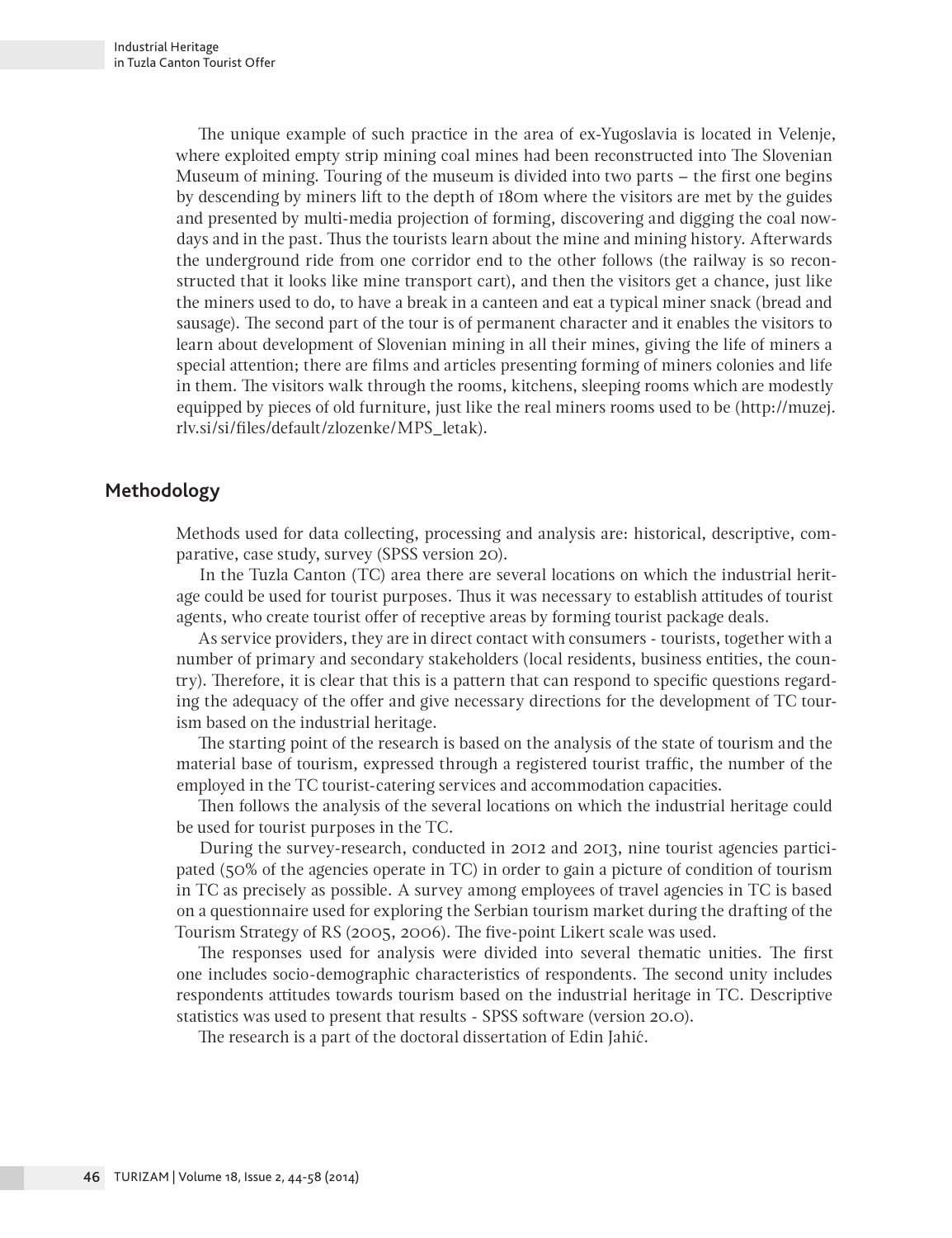## **Results**

#### Transformation of Tuzla Canton from industrial into tourist region

In the second half of 20th and the first half of 21st century, TC has gone through significant structural changes in terms of economy as well as in numerous other segments. From a typical mining and industrial region it has gradually been transformed into a region of tertiary and quarterly service activities. The tertiary and quarterly services have taken priority in the economy structure of TC today. These changes have ocurred in the last 50 years, and have been a consequence of many factors that have had impact on them (B&H Economy, 1988:5).

In the aftermath of the World War II, a dominant fact of the Tuzla region development was a very intensive process of industrialization which was followed by two other processes, de-agrarization and urbanization. The economical growth of the Tuzla region could be seen in qualitative (development and enhancement of economy structure) as well as in quantitative terms (expanding of the capacity and the production growth, employment increase, gross national product increase). Mineral resources, coal, salt and wood were the foundations of the region's accelerated development. Building of the 92km long railway-track Brčko-Banovići in the year 1946 played a significant role at the time. Salt reserves in Tuzla were estimated at about 3,1 million tons and 342 million tons at Tetima (Majevica) (TPK Development strategy, 1999:97-98). On the basis of salt resources, a group of mutually production dependent economical capacities had arisen in the period between 1950s and the mid-1980s: exploiting of salt water and rock-salt, finalization of edible salt, chemical processing of the salt substance and on this basis production and further finalization of intermediaries ( Lukavac Soda factory, Chlorinealkaline complex 1 'Polihem', 'Chlorinealkaline complex 2 – Isocyanic chemistry', Detergent factory 'Dita' Tuzla), as well as complementary production ('Cardboard manufacture' Tojšići, Kalesija; Lukavac Cement factory, Šekovići Ornament rock factory), and research, developmental and educational services (Tuzla Mining and chemical-technological research institute, Tuzla Mining research institute, Technology faculty and Mining-geology faculty). This group of services, as a specific pole of growth in the tissue of Bosnia-Herzegovina economy, developed from the beginning of the 1970s as a part of 'SODASO' business system, reaching by the end of the 1980s the size of 7,000 employees (Klapić, 2003:114).

For the Tuzla region development in the period between 1945 and 1991, in addition to the exploiting of salt-beds, very important were also coal deposits and exploiting. Coal deposits are located along the southwestern part of the Majevica mountain and the northern and northeastern part of the Ozren and Konjuh moutains. In the mines and other companies of non-mining services at the end of 1980s and the beginning of 1990s there were about 16,000 employed workers (Klapić, 2003:115). Industry and mining (630 economic subjects in various ownership sectors) were the main TC economy branches until 1990. This field participated in gross national product with 49.3%, in the employment rate with 45,8%, in the investments with 72.3%, and in the capital stock with 73.3% in the year 1990 (Klapić, 2002:135). Strongly developed mining and industry, as well as its huge investment activity, were favourable to fast growth of other economy branches too. Economical factors and its position in relation to mineral reserves and ore abundance influenced the dynamics of its development. Very well developed economy enabled the growth in education, culture, health and other services.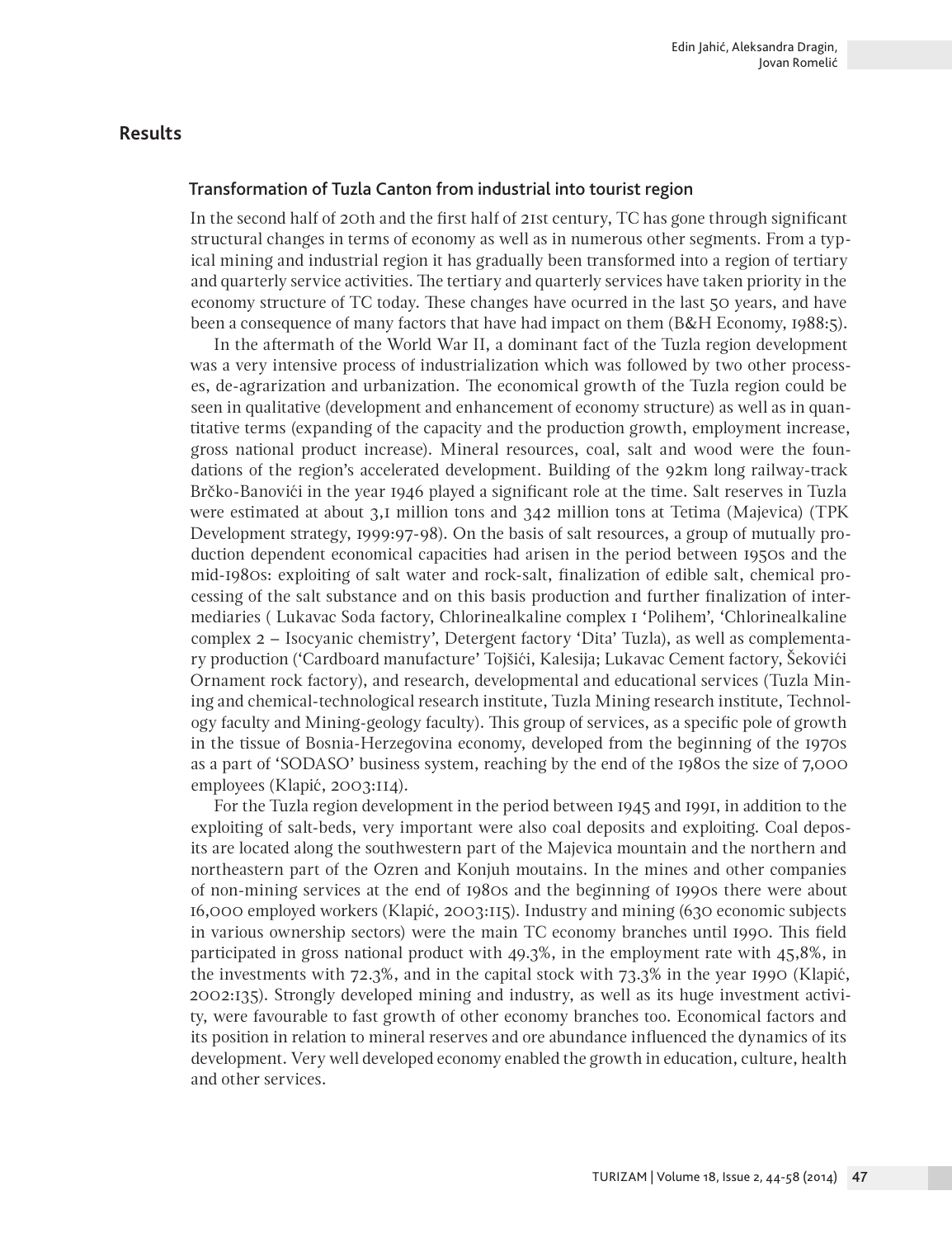War happenings in the period between 1992 and 1995 had a very negative impact on TC. In addition to the loss of human lives, there was a huge material loss, which had especially affected the economy – direct loss (on objects and equipment) and indirect loss (unrealized production, unrealized gross national product and the market loss). Numerous industrial companies, mining, traffic, trade and other TC economy branches suffered great losses on objects, equipment and other facilities.

Pre-war TC economy was characterized by huge economy systems which supplied the whole region. The war in this area has led to the market loss, production stopping and outdated technologies, emigration of the population, as well as general unemployment. The solution to this problem is in economic restructuring with the special role of small and medium-sized enterprises development, based on application of new information technologies, as well as regional and international economic cooperation. Investment support to the industrial sector has rapidly decreased. In comparison to the pre-war period there has been a change in sector structure. The dominant position in creating the total revenue has been taken over from industry by the tertiary sector. This restructuring involves huge changes in physiognomy and structure of companies, and first of all technological, economic, market, financial and organizational transformation of complex, non-profitable, technologically and economically outdated companies. In essence, restructuring or structural reform is a process that is complementary to development, and it is implemented when structural disproportions become a limiting factor of economic growth (Kulenović, 2006:33). Thanks to all its functions, TC today represents a typical nodal-functional region. In terms of economy, TC today is one of the most important areas for Bosnia and Herzegovina. In addition to its high population density, it has a leading role in industry development of the Federation as well as of the whole Bosnia and Herzegovina. According to the data from 31.12.2011, its economy structure consists of 23,587 registered economic subjects: 7,931 legal persons, 5,280 units in composition, and 10,376 trades. All these economic subjects employ 82,946 workers. Global economy structure is characterized by various share portions of basic sectors. The secondary sector has a dominant portion of the employed (33,863 or 40.82%). The tertiary and quarterly economy sectors are very important due to its number of the employed (47,659 or 57.45%) (TC in numbers, FZS, 2012:9-14). TC has been developing mainly by establishing heterogeneous economy structure, that is by development of new economic activities in the tertiary sector (which demands new knowledge – highly skilled work force), by ensuring finance capital (through various forms of foreign business cooperation, choice of strategic investors in the privatization process etc.), by new production profiling in industry, adequate infrastructure equipping in the region (modernization and expanding of car transport routes and joining the European network corridors, extension of railway system), and optimum use of interindustrial economy.

From the above mentioned it can be concluded that in the last fifty years TC has gone through restructure in terms of economy, i.e. from an industrial region it is gradually turning into the region of the tertiary and quarterly activities, one of which is also tourism.

In the year 2011, the total number of the registered catering establishments in TC increased by 15.34% compared to the year 2010. Observing various municipalities, when compared to the year 2010, the number of the registered catering establishments in Tuzla increased by 13.94%; in Lukavac by 6.03%; in Živinice by 8.2%; in Gračanica by 12.94% etc. The biggest number of the registered economic subjects in the field of tourism and catering have the municipalities of Tuzla (629), Lukavac (281) and Živinice (277) (Tuzla Canton Ministry of trade, tourism and traffic, 2012).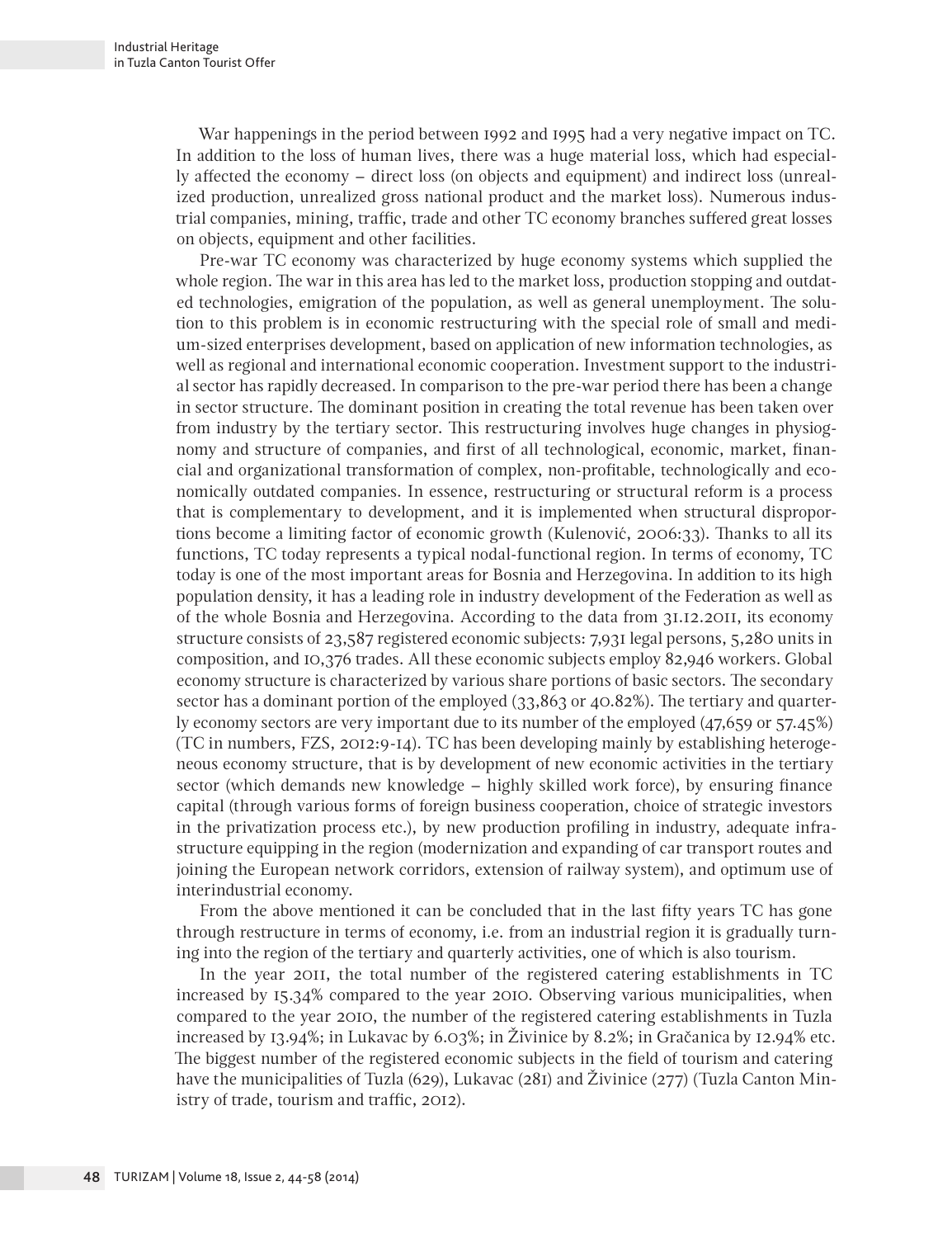However, the employment rate in the TC tourist-catering services in the period from 2000-2011 was constantly decreasing with small oscillations, although the number of economic subjects in the same sector and period was increasing. Tourism as a branch of economy depends greatly on the human factor, i.e. work force. Working in tourism is very specific kind of work, characterized by working in shifts, on public holidays, at night and seasonal working. Moreover, the trends show increasing demand for seasonal work force, as well as higher level of the employees' education. Considering the fact that tourist offer also depends on qualifications and skills of the work force, they must have a certain level of education, culture and manners, thus representing one of the key premises for the tourism development.

| Year                      | 2000. | 2001. | 2002. | 2003. | 2004. | 2005. | 2006. | 2007. | 2008. | 2009. | 2010.          | 2011. |
|---------------------------|-------|-------|-------|-------|-------|-------|-------|-------|-------|-------|----------------|-------|
| Number of the<br>employed | 2.851 | 2.496 | 2.206 | 2.195 | .228  | 2.137 | .907  | 7.39∠ | 2.660 | 2.670 | $2.67^{\circ}$ | 2.585 |

**Table 1.** The number of the employed in the TC tourist-catering services

*The source: Tuzla Canton Ministry of trade. tourism and traffic; FZS. 2011.*

In the year 2000, the number of the employed was 2,851 and it was decreasing until 2006, when it was 1,907, and ever since then it was increasing until the year 2010, when it came to 2,671. The number of the employed in the tourist-catering services in 2011 is 2,585, which is in comparison to the average in 2010 decrease by 3.22% (table 1). When we consider the number of the registered economic subjects, the average employment rate by the registered subject is 1,4 employee. This situation with the number of the employed in the TC tourist-catering services has emerged as a result of the economic crisis which greatly affected this service too.

According to the types of accommodation, in the TC region there are mostly motels (16), hotels (13), rooms to rent (16), and types of accomodation on the Modrac Lake that are registered as 'rural household' (16) and pansion (9). There are few inns (2), lodges (1) and camps (1) (Tuzla Canton Ministry of trade, tourism and traffic, 2012).

Among 14 registered hotels in the TC region, one has a category marked by four stars (\*\*\*\*), eight have a category marked by three stars (\*\*\*), one has a category marked by two stars (\*\*), two hotels have one star category (\*), while one of the hotels is not categorized – it is the hotel 'Muška voda' in Kladanj which is currently being reconstructed – and one hotel is being built – the hotel 'Bristol' (Tuzla Canton Ministry of trade, tourism and traffic, 2012).

According to the data collected, it can be concluded that in the past two years the level and the quality of the accommodation units, as well as of the services provided in them has significantly improved and neared the set European standards. This is particularly relevant for the accommodation types 'hotel' and 'motel'. Meanwhile, it has been established that the quality of the staying visits has been improving, which is accomplished through the significant expanding of the useful space that is offered to guests in the accommodation units.

## Tourist traffic

In the year 2000, the number of tourist arrivals was 31,314, while the number of overnight stays was 61,068. Afterwards, there are some oscillations both in the number of arrivals and overnight stays per annum (both domestic and foreign tourists), wherein their maximums per annum do not match (table 2).

In the year 2011, the tourist trade descreased in comparison to the year before: the number of tourist arrivals by 21.76% ; the number of overnight stays by 20.67% ; the number of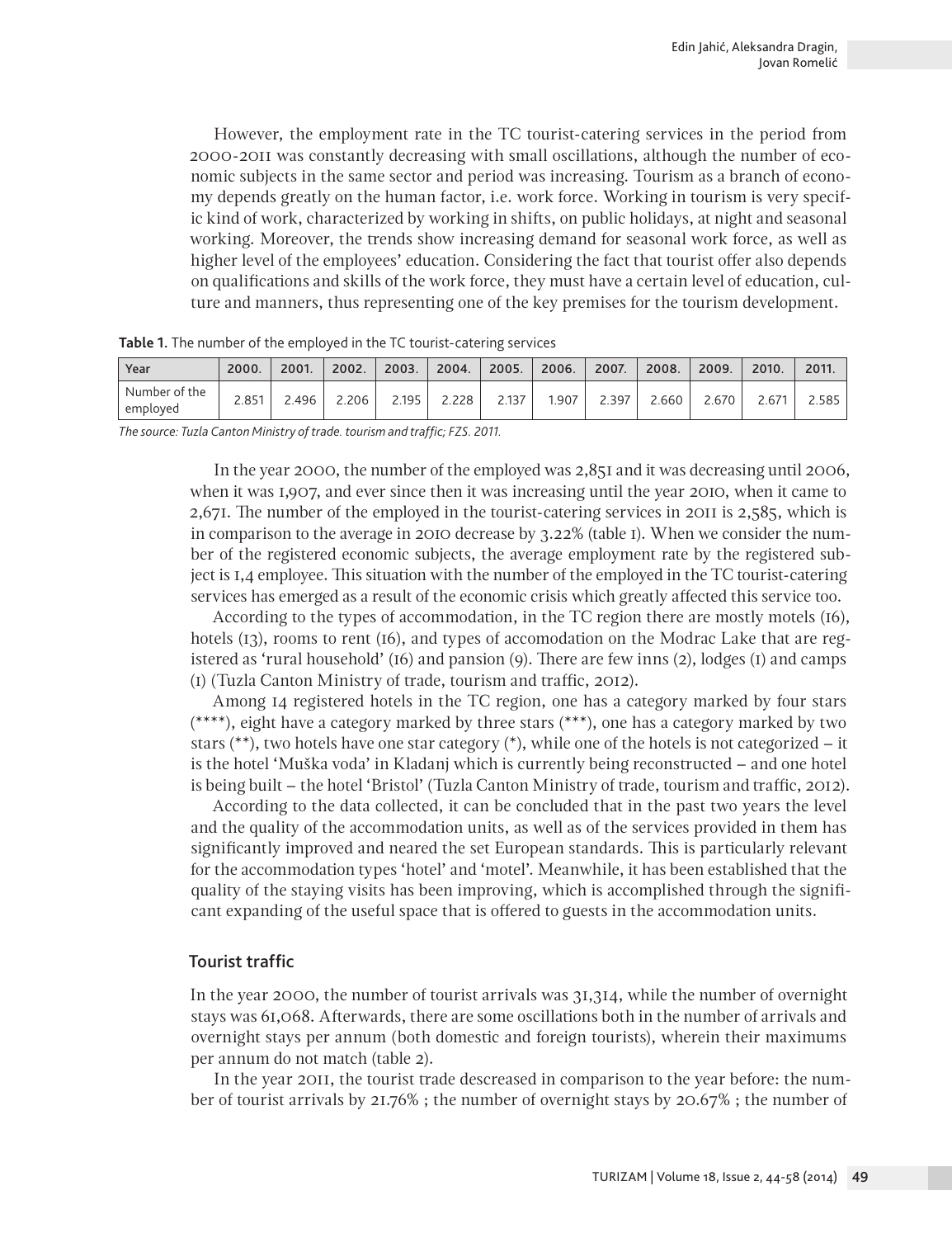| Year              | 2000  | 2001. | 2002. | 2003. | 2004. | 2005. | 2006. | 2007  | 2008. | 2009. | 2010. | 2011. |
|-------------------|-------|-------|-------|-------|-------|-------|-------|-------|-------|-------|-------|-------|
| Tourists arrivals |       |       |       |       |       |       |       |       |       |       |       |       |
| Domestic          | 21306 | 17801 | 20933 | 21880 | 21377 | 18274 | 18217 | 22855 | 23946 | 20809 | 21425 | 12724 |
| Foreign           | 10008 | 8460  | 10263 | 14643 | 18459 | 19205 | 16672 | 12452 | 12460 | 13873 | 12422 | 11273 |
| Total             | 31314 | 26261 | 31196 | 36523 | 39836 | 37479 | 34889 | 35307 | 36406 | 34682 | 33874 | 23997 |
| Overnight stays   |       |       |       |       |       |       |       |       |       |       |       |       |
| Domestic          | 41556 | 36001 | 39518 | 39247 | 35141 | 33638 | 33062 | 36272 | 40611 | 25972 | 27128 | 18008 |
| Foreign           | 19512 | 15822 | 18319 | 24949 | 29086 | 30302 | 26023 | 29296 | 29104 | 29266 | 24170 | 22420 |
| Total             | 61068 | 51823 | 57837 | 64196 | 64227 | 63940 | 59085 | 65568 | 69715 | 55238 | 51298 | 40428 |

**Table 2.** The number of tourists and overnight stays in TC in the period 2000-2011.

*The source: Tuzla Canton Ministry of trade, tourism and traffic; FZS, 2012.*

domestic tourist arrivals by 30.07% ; the number of foreign tourist arrivals by 9.69% ; the number of overnight stays by domestic tourists by 32.8% ; and finally the number of overnight stays by foreign tourists by 7.20%. These facts are certainly not favourable for the tourism development, nor for the TC overall economy. However, when the compound period from the year 2000-2011 is considered, it is noticable that during this time 401,737 tourist arrivals were registered in TC, whereby 663,995 overnight stays were accomplished (FSZ, 2012). However, the data related to the number of tourists and overnight stays for Bosnia and Herzegovina can be obtained for the period from the year 2005 because The Bosnia and Herzegovina Agency for statistics manages this data only. The number of tourist arrivals to B&H in 2005 was 434,000, while in 2011 there were 686,000 registered arrivals. All together this amounts to 4,042,000 tourist arrivals in the period from 2005-2011. The number of overnight stays in 2005 was 1,018,000, while in 2011 it was 1,054,000, which all together amounts to 9,118,000 overnight stays in the period from 2005-2011 (FSZ, 2012). The TC tourist trade data proves that tourism is, after all, an important economy branch for the region, which deserves more attention from the Canton authorities and represents good opportunity for the Canton development. Tourism has a special role since it affects exploiting of the natural and anthropogenic resources in order to enhance tourism development, as well as exploiting of the natural and economically indifferent resources for the purpose of economically useful resources, and including non-economic services into the economy cycle, i.e. process (Festić, 1986:21).

Natural-geographical resources and cultural heritage are present in almost whole TC region. Thus in the area 32 locations of extremely valuable natural resources have been registered (Group of authors, 2001: 59-67). A significant part of the natural resources heritage is hydrologic by its character: natural and artificial lakes, thermal and mineral springs, mountain springs – individual and group, and attractive streams.

TC also represents a destination with rich cultural-historical values which are the foundations for the tourism development, where excellent economic and other results have been achieved for decades. TC cultural-historical heritage consists of objects and remains of various civilizations and societies which have existed in this area from the pre-historic period until now. They belong to a wide range of monument inventory which is a part of cultural circle of different ethnic and religious system of values that has been left in this region by various civilizations: Illyrians, Celts, Romans, Slavs, Byzantium, Ottoman Empire, and Austrian-Hungarian Monarchy. Thanks to its geographical position primarily, but also to its rich history, TC abounds with various and valuable monuments (381) (Group of authors, 2001: 41-42).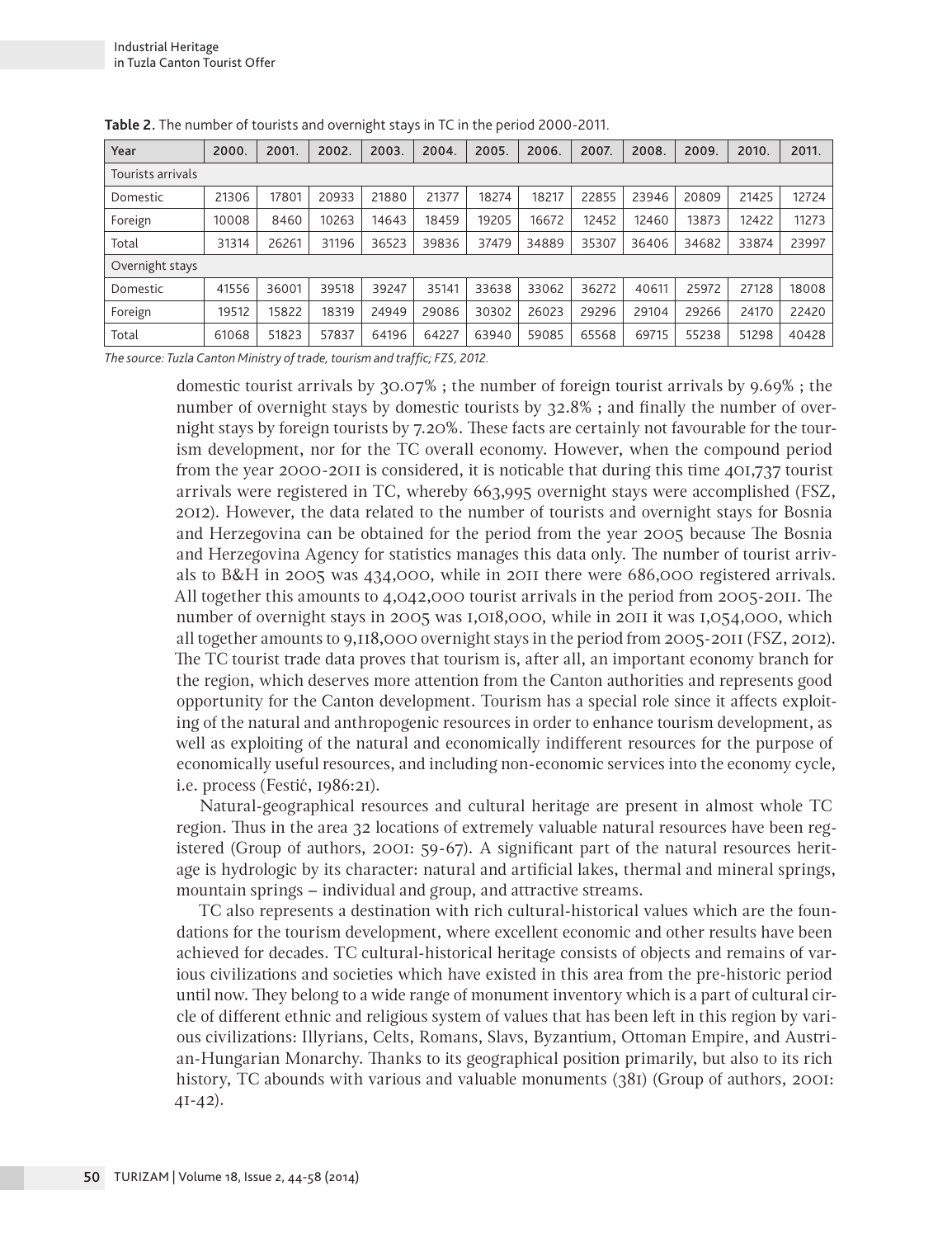#### Tuzla Canton industrial heritage – tourist product

Salt exploiting and production in the past is enormous TC tourist potential, represented by Soni trg (Salt square), Slani bunari (salt wells), The old salt factory and The Salt mine Tušanj. The modern town of Tuzla began to develop around the area of Soni trg, Skver and Slana banja (Salt spa). On Soni trg there used to be one of the salt springs which was exploited for salt water and organized salt production. Soni trg used to be the central town point and market around which numerous public and religious objects were built. With the arrival of the Ottomans in 1463, the salt production grew fivefold and the town was becoming more important. Salt production and the profit gained from it were the key factors which founded Tuzla as a town. Modernization of the salt well located on today's Soni trg in 1476, and proclamation of Tuzla as 'imperial property' in 1477 led to more organized salt production and sale. On Soni trg there used to be up to 80 pans in which salt water exploited from the well was boiled. After huge economic reforms in 17th century, free trade began to be developed in the town. With the growth of new crafts, Tuzla became the administrative centre of Zvornik sanjak as well as important communication, military, trade and cultural centre of Northeastern Bosnia. Near the end of the Ottoman rule, Tuzla had population of approximately 5,000 people and was one of the biggest towns in Bosnia and Herzegovina. Tuzla salt was also famous outside Bosnia. In 17th century, French king Louis XIV via his merchants used to purchase the salt from Tuzla for his court, and The Bosnian eyalet was represented by the salt at The International economy fair in Philadelphia in 1876. Soni trg, along with the restored original salt well, was renovated in 2004, and became the location of Museum-tourist complex 'Soni trg'. At the square there is a replica of Neolithic dish for salt exploiting, which is a part of the fountain adorned with mosaic from Ravena. At Soni trg there is also museum display of the objects from the Neolithic and Ottoman period, found at the locations in and around Tuzla, as well as a pile-dwelling replica. With this display a part of cultural-historical heritage directly became available to all the citizens and visitors of Tuzla. The Museum-tourist complex 'Soni trg' has an important role in the promotion of industrial and cultural heritage with the purpose of tourist offer promotion. After the annexion of B&H by the Austrian-Hungarian Monarchy, in 1885 the first salt-works was built in Simin Han marking the beginning of industrial salt production in Tuzla. The old Solana building from 1885 in Kreka, salt well from 1477 at Soni trg, and salt wells complex with the pipeline and pump station at Borić are the first goods in Bosnia and Herzegovina which have been proclaimed as national monuments in the category of industrial heritage, and today they represent good foundation for the possibility to use the industrial heritage for tourism promotion. Museum of saltworks, which is a part of Salt factory, has preserved photographs, documents and objects which are evidence of salt-works history in Tuzla. However, sound tourist potential have also the following objects which are part of Tuzla historical-industrial heritage: entrance to the old Kreka coal mine pit Moluhe, behind the Mining institute – can be turned into Mining museum; the rest of the Tušanj salt mine pit – can be partly turned into a memorial room, and the biggest part of the infrastructure, management building with a park – into a spa. The Beer brewery as well as the restaurant 'Brewery Taverna', which is a part of the brewery, belong to the Tuzla industrial heritage. The building in which 'Brewery Taverna' is located was built in 1884. The brewery was constructed on a very good architectural level (picture 1). Its rustic style, through the combination of stone, brick and full wood, is a bonus to the offer. The municipality of Banovići and Brown Coal mines Banovići are going to build tourist narrow-gauged railway track Banovići-Mačkovac-Zlača-Zobik. The first section starts from the plateau across the Brown coal mines Banovići management building, where is also a starting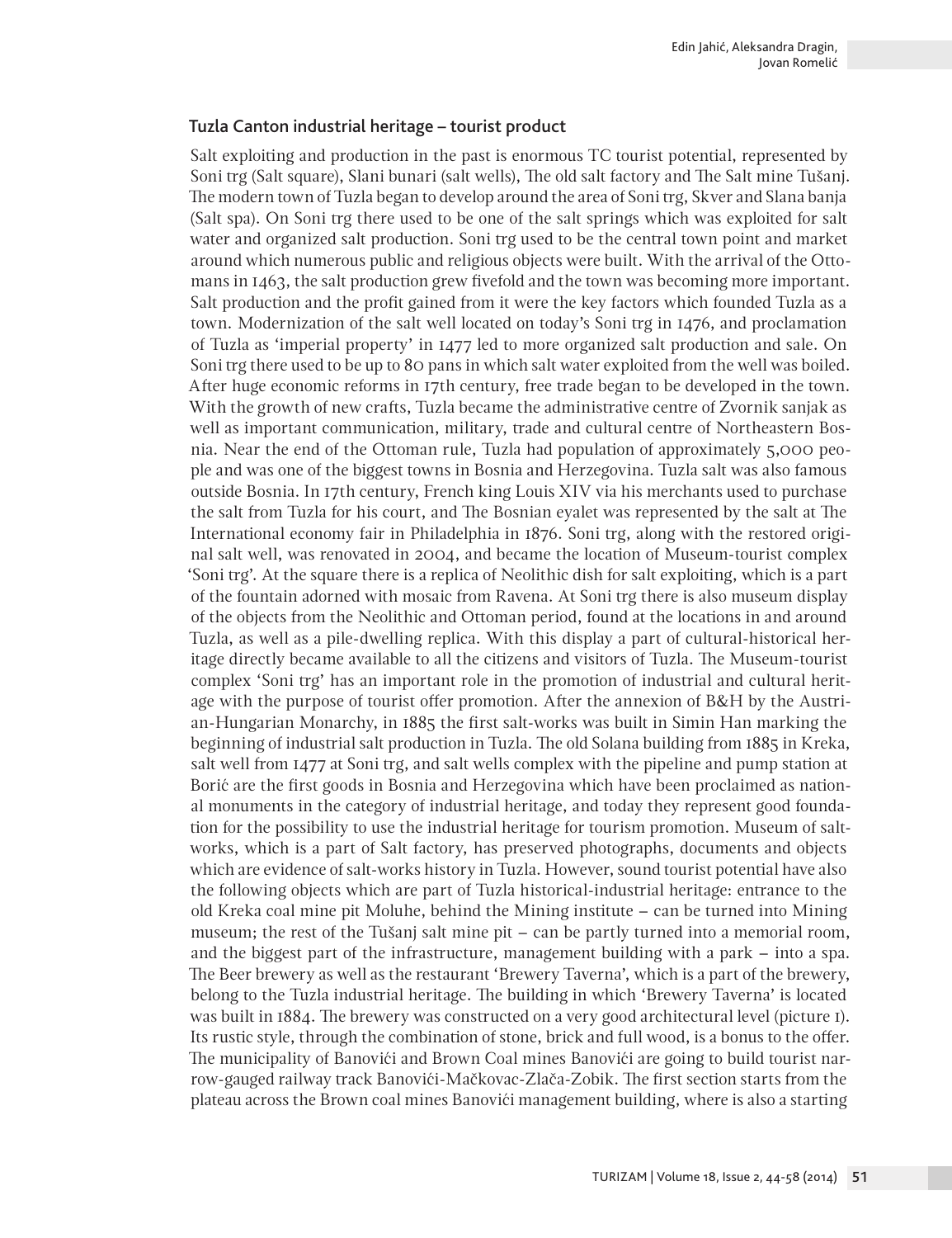point with a switch for the mining track, one receiving-dispatching gauge, two blind gauges, platform, railway station building, mining museum and other facilities on and around the station plateau. One part of the phase one is already finished and is being used for tourist purposes (picture 2). This has caused a great interest among the tourists who visit Banovići and the narrow-gauged track of the mine and the steam engine. Considering the fact that narrow-gauged tracks are tourist attractions all over the world (Switzerland, India, Serbia etc.), a Citizen association 'Bosnian gauge' has been founded as an initiator of the idea to build a narrow-gauged track Banovići-Mačkovac-Zlača-Zobik, to preserve the steam engine and use the exceptionally beautiful landscape along the river Oskova for relaxation, sports and leisure time in the area from Mačkovac to Zobik. In addition to the main goal, there is another operational one – opening of the new working places directly on the track and indirectly in tourism. Preliminary project of tourist narrow-gauged track includes the gauge from Banovići to Zlaća, whereby in the first phase the section from Banovići to Mačkovac would be built, and in the second phase it would be extended to Zlaća and Zobik. The projects of building a tourist narrow-gauged track and a mining museum in Banovići are unique in Bosnia and Herzegovina. Their economic, tourist and cultural justifiability are confirmed by valuable exhibits of steam engines that Brown coal mines Banovići have been preserving for years, fully aware of their value (Ковачевић, 2010:235).

Tourism in the Tuzla area in the past few years has been significantly improved by building and enhancing tourist facilities and services, such as Pannonica lakes and waterfall complex, Archaeological park – pile dwelling settlement, and Pannonian sea Geological museum. The Pannonica lakes are also linked to the industrial heritage due to salt exploiting from its salt beds and thus to TC industry development.

Pannonica lakes complex is one of the biggest tourist attractions in TC region, and since their founding they have been visited by more than two million people, which significantly improved the tourist offer of Tuzla and TC. This fact was based on the number of the sold tickets, but it must be mentioned that the number of visitors is much bigger since the tickets are sold during the summer season only, while in the out-of-season period the entrance is free. The lakes are emptied out of season, but the complex is, due to all other features (Archaeological park, fitness area, etc.) interesting for visitors. Tuzla is the only European city which has salt lakes in the city centre, and the only city in the world where salt lakes, salt waterfalls, swimming area and beach are located in the city centre. When The Pannonian sea, a few million years ago, withdrew from the big part of the European soil, it had left millions of tons of rock-salt and salt water deposits under Tuzla. Thanks to this natural resource, with the support of the domestic experts, the salt water was drawn out to the surface and in 2003 turned into The Pannonica lake – the lake which contains salt water rich in minerals that is drawn by salt wells under the ground. The Pannonica lakes complex consists of three salt lakes and salt waterfalls. In addition to all the pleasures of bathing in the water that has almost all the characteristics of sea water, it also has healing properties, especially for the treatment of rheumatic and respiratory diseases. All this attracts thousands of visitors daily during the summer season. Most of them come from TC region, but also from all parts of Bosnia and Herzegovina. Moreover, due to high salinity and the healing properties of the water, there are more and more visitors from abroad, mainly from Serbia and Croatia. Furthermore, there are organized visits of primary and secondary school students, which have educational and recreational character. Tuzla tourist offer has been enriched by the Archeological park – pre-historic (neolithic) pile dwelling settlement, the only archeological park in the region of Balkans. With the reference to the archeological results, found objects from the neolithic period and other evi-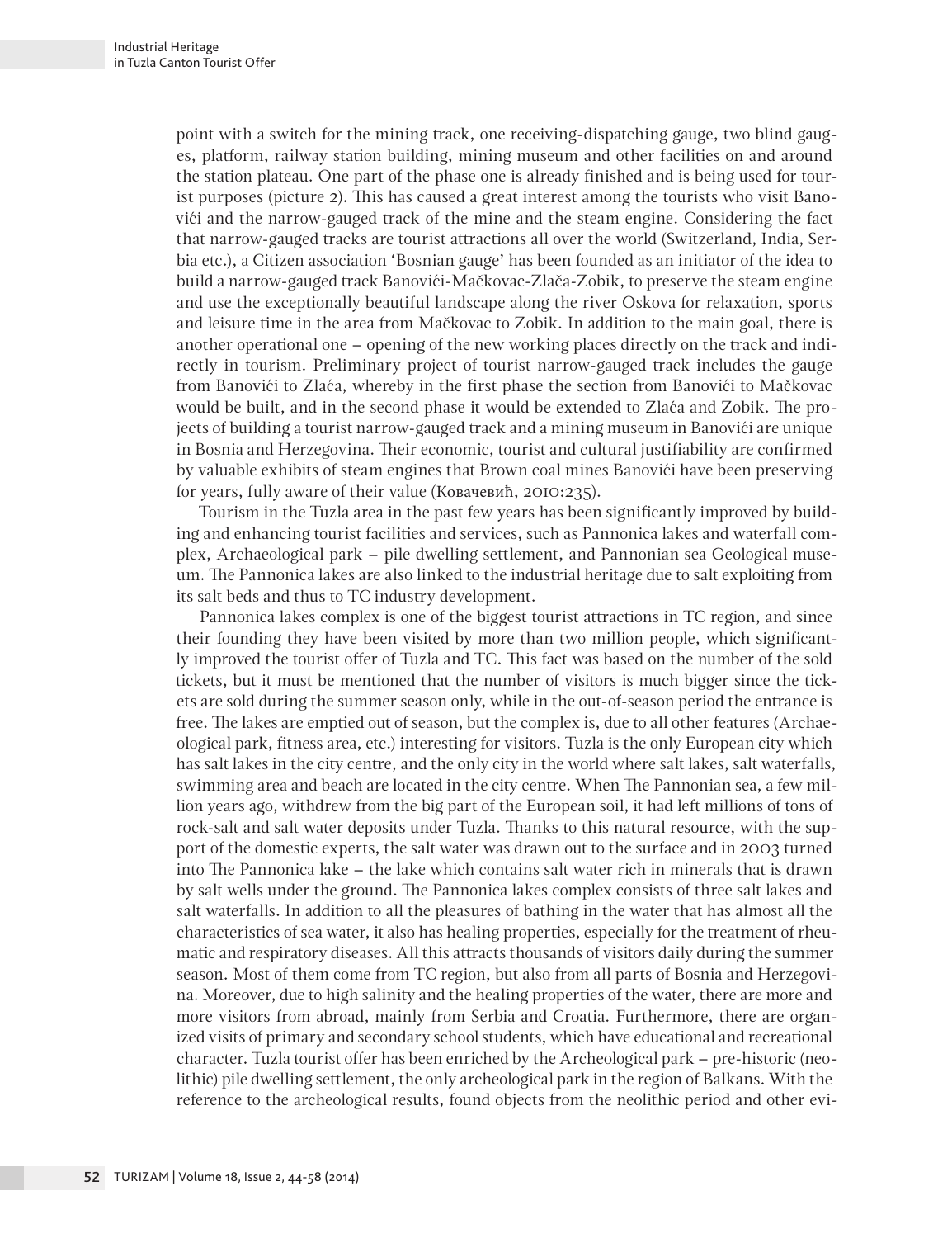dence of the existence of pile dwelling settlements in the narrow Tuzla area, a reconstruction of the life of the people in this area in the neolithic period was created. Original scientific approach was the foundation of the building of pre-historic pile dwelling settlement replica with all household and surroundings inventory, typical of the period when they existed. This unique location has multiple significance, not only for Tuzla and its region's tourist offer, but also for valorization of the cultural-historical heritage. With these features, the Archeological park has not only a museum role but also an educational role since it directly presents the visitors with the life of the people at the time. The importance and value of the archeological park 'Neolithic pile dwelling settlement' for the promotion of cultural tourism and historical heritage revitalization are best confirmed by numerous rewards and prizes, above all the second prize Odisej for the year 2012 for the inovations in public policies and management, for the project 'Valorization of natural heritage – Pannonica salt lakes in Tuzla', which was awarded to the Tuzla Municipality by United Nations World Tourist Organization (UNWTO), and the prize 'Golden rose for the development and promotion of tourism in Bosnia and Herzegovina' which was given in 2009 during the celebration of the World tourism day as a part of the project called Tourism plus B&H. It must be emphasized that the Executive Directorate of the INTERSTAS event – International tourism fair, in association with the European tourist journalists federation (F.E.S.T) based in Rome, awarded prestigious international tourist prizes: GOLDEN INTERSTAS 2013 to the Tuzla Municipality, and DIPLOMA of the European tourist journalists federation (F.E.S.T) to the Tuzla Municipality Mayor. The nomination commentary says that the city of Tuzla was nominated for the International tourist award GOLDEN INTERSTAS 2013, 'for the extraordinary contribution to the tourism development in the city of Tuzla, thus for the significant contribution to the tourism development in the whole country of B&H'. The commentary also says: 'Proposal for the nomination by the Committee of the tourist journalists is based on the outstanding investment in the city of Tuzla tourism development, especially the amazing project 'Salt lakes', the unique European phenomenon.' The commentary of the prize DIPLOMA F.E.S.T., which was awarded to the Tuzla Municipality Mayor by the European tourist journalists federation, says: 'By nominating the city of Tuzla, and proposing You for the tourist award, we came to the conclusion that by Your personal effort within the tourist developmental projects of the city of Tuzla you actively support not only your city's development, but also actively contribute to the total quality of B&H tourist offer in the international tourist exchange, thus to the better understanding among the people and countries, which has been recognized by the Committee of the European and World tourist journalists association (F.E.S.T. abd F.I.J.E.)'. International tourist prize 'GOLDEN INTERSTAS', so called tourist Oscar, has been awarded for many years by FEST/European tourist journalists federation, Rome, Italy, and INTERSTAS (International tourism, film and landscape fair), and from this year also F.I.J.E.T./ World tourist journalists federation. The prize is awarded to individuals, tourist organizations, cities, regions and national tourist organizations (http://www.panonika.ba/index.php/o-nama/ item/2832evropskafederacijaturisti%C4%8Dkih-novinara-presti%C5%BEna-nagrada-za-tuzlu-i-na%C4%8Delnika-imamovi%C4%87a). The Pannonica lakes and salt waterfalls complex is attached to the sports-recreational complex Slana banja (Salt spa), which is one of the biggest and best arranged central parks in Bosnia and Herzegovina, with the walking and jogging paths, tennis courts, mini football pitch, basketball court etc. Slana banja is the Tuzla promenade located on Trnovac. It was founded during the Austrian-Hungarian period when the Slana banja spa building was built in 1914. Since the second decade of the XX century until today Slana banja has become known as the memorial complex. There are monu-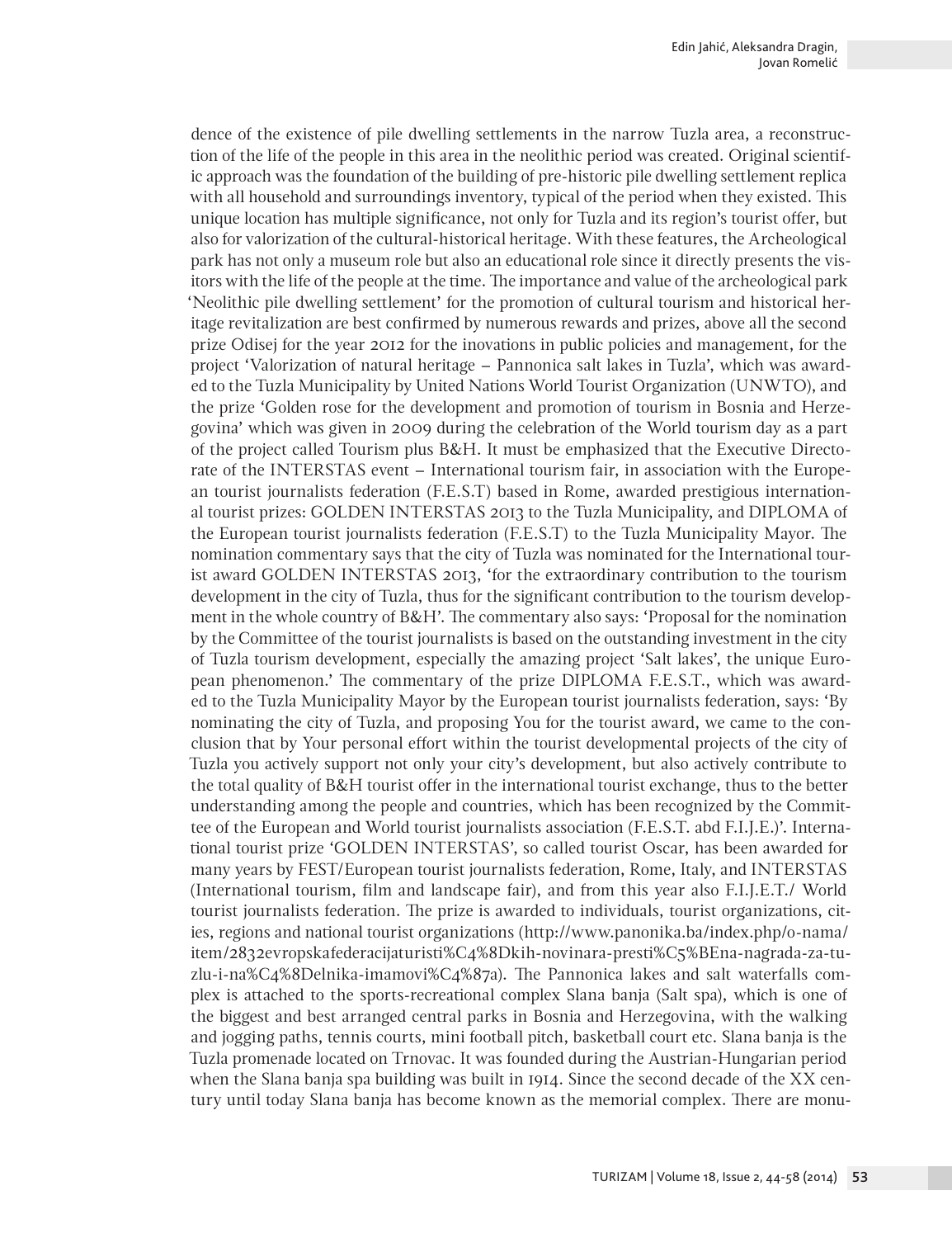ments here for which the preliminary design and manufacture were signed by artists such as: Ismet Mujezinović, Pero Jelisić, Antun Augustinčić, dragiša Trifković etc. The central part of the complex is taken by a fountain with the Leda sculpture, a work of famous Tuzla sculptor Franjo Leder. Other parts of Slana banja include also Kuća Plamena mira (House of Peace flame) which is used for the youth activities, their creative initiatives and ideas, and a few catering establishments.

#### Tuzla Canton industrial heritage – tourist agents attitudes

The research goal was to examine the opinions of the tourist agencies, as providers of the tourist services, about the further tourism development in the TC area since they are one of the decisive actors in creating tourism development and bringing tourists.

In this survey research there were no annuled written survey questionnaires nor unanswered questions.

Gender structure of the survey participants was almost balanced, while in the age structure the majority were younger employees. Educational structure was also very favourable since the majority were of high or higher education level in the fields of tourism and economy.

To the question related to the dominant types of tourism in their agencies offers, all the participants chose a different type as primary one. It is interesting that no one mentioned for the first place industrial heritage, shopping tour, adventures, rural tourism and New Year celebration. The first place was taken by winter and city tourism, excursions, spas and business tourism (table 3).

| Dominant types of tourism    | Number | $\frac{0}{0}$ |  |
|------------------------------|--------|---------------|--|
| 1-a, 2-z, 3-d, 4-g           | 1      | 11.1          |  |
| 1-g, 1-d, 1-e,               | 1      | 11.1          |  |
| 1-i, 2-a, 3-g, 4-d, 5-e, 6-z | 1      | 11.1          |  |
| 1-g, 2-b, 3-v, 4-a, 5-e      | 1      | 11.1          |  |
| 1-d, 2-a, 3-z                | 1      | 11.1          |  |
| 1-z, 2-i, 3-a                | 1      | 11.1          |  |
| 1-a, 1-i, 1-d                | 1      | 11.1          |  |
| $1-d, 1-z$                   | 1      | 11.1          |  |
| 1-a, 1-b, 1-z                | 1      | 11.1          |  |
| Total                        | 9      | 100.0         |  |

**Table 3.** Distribution of frequency for variable: Which types of tourism are dominant in Your offer?

*а) winter; b) shopping tours; g) excursions; d) spa and wellness; đ) adventures; e) New Year celebrations; ž) rural tourism; z) business tourism (fairs, meetings); i) city.*

To the question offered to tourist agencies which locations can be used as TC competitive advantages with the domestic tourists, mainly mountains were given as the answer, lakes, spas (65%), cultural-historical monuments (30%) and other locations 5% (table 4).

To the question offered to tourist agencies which locations can be used as TC competitive advantages with foreign tourists, mainly mountains were given as the answer, lakes, spas, memorial centres and racecourse (40%), Pannonica lakes, Zlaća, Gradačac, Srebrenik (30%), Tuzla, Konjuh (20%) and the Modrac and Bistarac lakes (10%).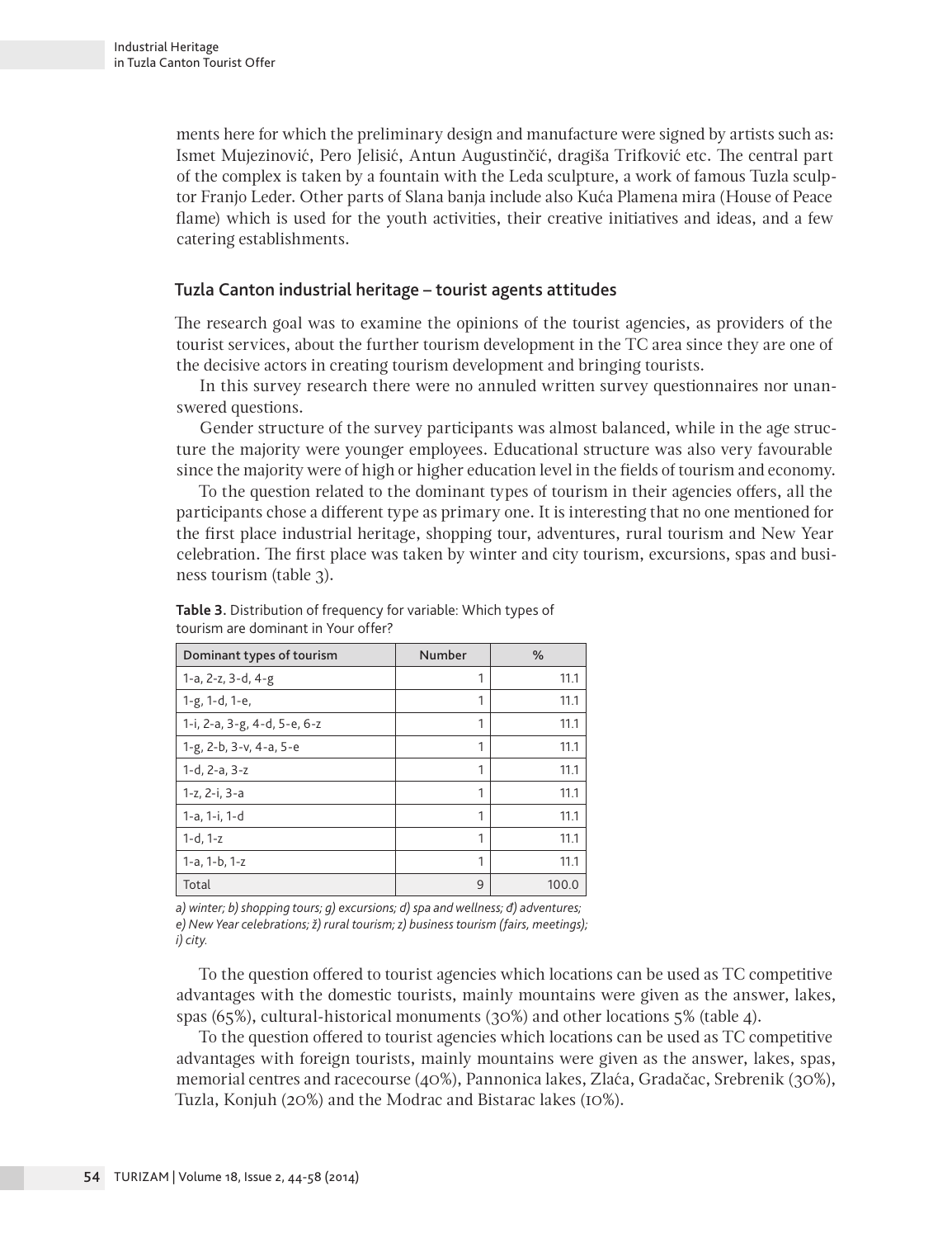| competitive dovantages                                             |      |  |  |  |  |  |
|--------------------------------------------------------------------|------|--|--|--|--|--|
| Locations                                                          | $\%$ |  |  |  |  |  |
| Mountains, lakes, spas                                             | 20.0 |  |  |  |  |  |
| Mountains, lakes                                                   | 20.0 |  |  |  |  |  |
| Pannonica lakes                                                    | 15.0 |  |  |  |  |  |
| Lakes, spas                                                        | 10.0 |  |  |  |  |  |
| Cultural-historical monuments<br>(Gradačac, Srebrenik, Tuzla etc.) | 30.0 |  |  |  |  |  |
| Rest                                                               | 5.0  |  |  |  |  |  |
| Total                                                              | 100. |  |  |  |  |  |

**Table 4.** Distribution of frequency for the variable: Which locations shold be used as Tuzla Canton competitive advantages

The question offered to the tourist agencies about how industrial heritage could be included in TC tourist offer was anwered positively and creatively. The suggested answers were closed salt and coal mines, Museum of salt-works, salt mine Tetima which is active, and Salt wells in Tuzla which show how salt used to be exploited in the past. Moreover, there are many locations of industrial heritage in TC which can be used as tourist attractions. The tourists interested in this type of tourism apparently come from ex-Yogoslavia, Hungary, Check Republik and Turkey. According to the tourist agencies employees, this type of tourism is becoming more interesting and has great chances for growth, and is a good foundation for the TC tourism development.

## **Conclusion**

Tourism development, based on industrial heritage, offers numerous development effects. It attracts new investments, creates new working places, attracts purchasing power from other areas to TC region, meanwhile creating synergy effects with everything that creates tourist product on cantonal or local level. Such legacy is one of the key elements affecting the tourism development. However, it cannot be on its own the leading force of the tourism development. Its adequate utilization should be based on sustainable development, as well as the additional features linked to a specific cultural/natural resource thus representing its additional value. Touring such attractions has always been an important motive of travels, no matter if visiting them is primary or complementary motive, incidental or unintentional motive.

Tuzla Canton was in the past a developed industrial region and therefore has potential for development of this branch of tourism. However, the problem lies in the fact that most of those objects are left to be destroyed and vanished. Analysis of the state of those objects must be carried out, adequate valorization and revitalization must be done, which will contribute to transformation of those objects into tourist resources.

TC as former industrial region has enormous potentials which can be used for the purpose of development of tourist offer. Tourist agents speak of closed salt and coal mines, Museum of salt-works, Salt mine tetima which is active, and Salt wells in Tuzla which show how salt used to be exploited in the past.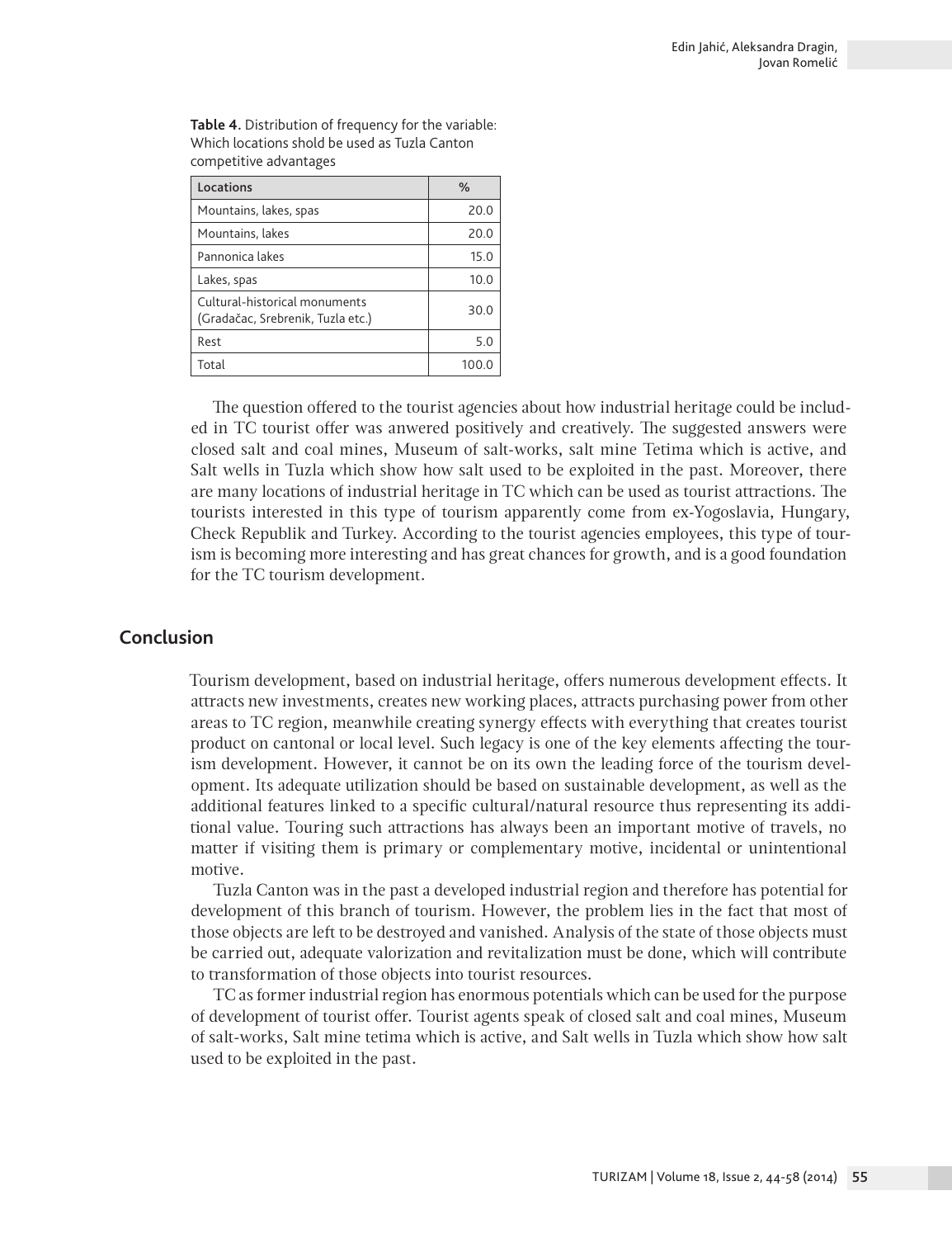# **References**

- Begtić, R. (2005). Developing tourism offer in Tuzla Canton (Northeast Bosnia), Proceedings of the "Strategy of economic development of tourism in Northeast Bosnia", 53-64, Tuzla.
- Cho, M., Shin, S. (2014). Conservation or economization? Industrial heritage conservation in Incheon, Korea, *Habitat International*, 41, 69-76.
- Draft Joint International Council on monuments and sites (ICOMOS) TICCIH Principles for the Conservation of Industrial Heritage Sites, Structures, Areas and Landscapes, Vol. 18, No. 1, XVII-th General Assembly, Paris, 2011.
- Edwards, A.J., Llurdés,C. C.J. (1996). Mines and quarries: Industrial heritage tourism, *Annals of Tourism Research* 23/2, 341-363.
- Festić, M., Međedović, Š., Spahić, B. (1986). Tourism, economy and culture, Univerzal, Tuzla.
- Hodžić, K. (2005). Tourism in regional economic development strategy Northeast Bosnia, Proceedings of the "Strategy of economic development of tourism in Northeast Bosnia", 5-18, Tuzla.
- Hodžić, K., Jašić, M. (2006). Economic development and tourism development in Tuzla Canton, Journal, *Organization and development of the tourism industry in the Northeast Bosnia*, 74-88, Tuzla.
- Ibreljić, I., Kulenović, S. (2002). Possibilities for the development of tourism and catering in Tuzla Canton, Proceedings, No. 3, 17-24, Faculty of Philosophy, University of Tuzla, Tuzla.
- Information about the situation in the field of tourism and catering and an overview of accommodation facilities and tourist movement in Tuzla Canton for 2010th year, Ministry of Trade, Tourism and Transport, Tuzla, 2012.
- Isabegović, V. (2005). The role and importance of museums in creating cultural and tourist attractions, Articles and materials for the cultural history of Eastern Bosnia, Book 18, 31-36, Museum of Eastern Bosnia, Tuzla.
- Kikanović, M., Franković, M. (2001). Study, "The natural and historic values of the Tuzla Canton", Institute of Economics in Tuzla, Tuzla.
- Klapić, M. (2005). Some basic characteristics and tendencies of development of tourism in the World and in Tuzla Canton, Articles and materials for the cultural history of Eastern Bosnia, Book 18, 95-115, Museum of Eastern Bosnia, Tuzla.
- Klapić, M. (2002). Tuzla as a development center Northeastern Bosnia, Institute of Economics in Tuzla, Tuzla.
- Klapić, M. (2003). The function of Tuzla as center the growth in its narrower (Tuzla Canton) and the wider gravitational area (Region of north-eastern Bosnia), Proceedings, International scientific seminar «Regional development problems of Bosnia and Herzegovina and neighboring countries in the process of accession to the European Union», University of Tuzla, 107-122, Tuzla.
- Kovačević, M. (2010). Ćiro as industrial heritage of the municipality Banovići, Proceedings of the Symposium "Cultural, historical and natural heritage of the municipality Banovići", Institute for the Protection and Use of Cultural and Natural Heritage of Tuzla Canton, 232-240, Tuzla- Banovići.
- Kulenović, R., (2010). Industrial heritage of Belgrade, Museum of Science and Technology Belgrad, Inpress, Belgrad.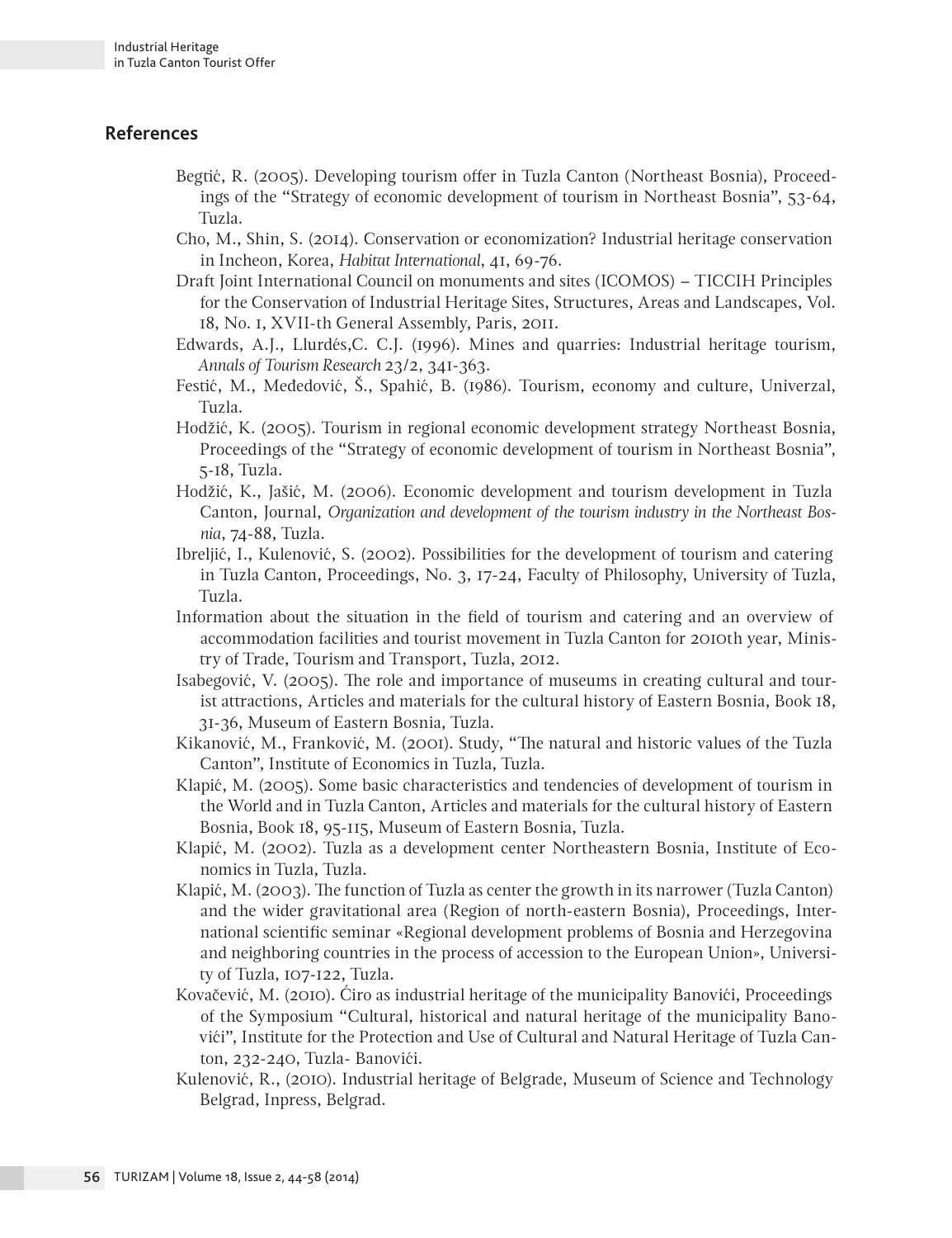- Kulenović, S. (2005). Cultural and historical attractions of the Tuzla Canton as a basis for the development of tourism, Economic development strategy of tourism in northeastern Bosnia, Proceedings, 41-52, Bosnia ARS, Tuzla.
- Kulenović, S. (2005). Tourist anthropogenic motives in the area of Tuzla Canton, Articles and materials for the cultural history of Eastern Bosnia, Book 18, 17-22, Museum of Eastern Bosnia, Tuzla.
- Kulenović, S., Kudumović, F, Kadušić, A. (2006). Restructuring of the economy as a strategic priority of economic and geographic development of Tuzla Canton, Proceedings, Volume 3, 33-44, Faculty of Science, University of Tuzla, Tuzla.
- Xie, F.P. (2006). Developing industrial heritage tourism: A case study of the proposed jeep museum in Toledo, *Tourism Management*, 27/6, 1321-1330, Ohio.
- The economy of Bosnia and Herzegovina Opportunities and Development, Universal, Tuzla, 1988th
- Regional economic development strategy for the economic region of Northeast Bosnia, Northeast Regional Development Association, Tuzla, 2004.
- Report on the outcome of the seminar on "Industrial Heritage in Tourism Policies for Sustainable Development", Zabrze, Poland, 2011.
- Romelić, J., Tomić, P. (1999). Some characteristics of the geographic approach to examining the relationship between tourism and industry, Proceedings of the Institute of Geography, No. 29, Faculty of Science,. 47-55, Novi Sad.
- Statistical Yearbook of the Federation of Bosnia and Herzegovina, Federal Office of Statistics, Sarajevo, 2012.
- Strategy of economic development of tourism in northeastern Bosnia, Proceedings, Bosnia ARS, Tuzla, 2005.
- Strategic goals of tourism development in the area of Tuzla Canton to 2005th year, Sector for tourism, Ministry of Trade and Tourism of the Tuzla Canton, Tuzla, 2000.
- Development Strategy of the Tuzla Canton 2000-2015, Phase B-Development Goals, University of Tuzla, Tuzla, 2000.
- Development Strategy of the Tuzla Canton from 2008 to 2013., Institute of Economics in, Sarajevo, 2008.
- Strategic guidelines for the development and promotion of tourism in the municipality of Tuzla, 2007.
- Strategy for reconstruction and development Tuzla-Podrinje Canton, Conditions and possibilities, Phase A, Institute of Economics Tuzla, 1999.
- Monography natural and historic values of the Tuzla Canton, Institute of Economics in Tuzla, Tuzla, 2001.
- Tomić, P., Romelić, J. (2002). Transition and transformation in post-socialist countries of Eastern Europe, Association of Philosophers of Sauth Europe Sekreatariat for Science and Technology of the Executive Council of APV underb the auspices of the assembly of APV. International Scietific Conference under the title Contraversial Policies of the 21st Century, from 24 to 26 October 2002. Paper 69-78.
- Tomić, P., Romelić, J. (1999). Geographic arrangement and organisation of industry in Banat, Proceedings of the Regional Conference of Geography "Danube-Cris-Mures-Tisa Euroregion - geoeconomical space of sustainable development", West University of Timisoara, Univesity of Novi Sad, "Jozsef Atilla" University of Szeged, University of Tübingen, 391-398.
- Tuzla Canton in numbers, Federal Office of Statistics, Sarajevo, 2012.